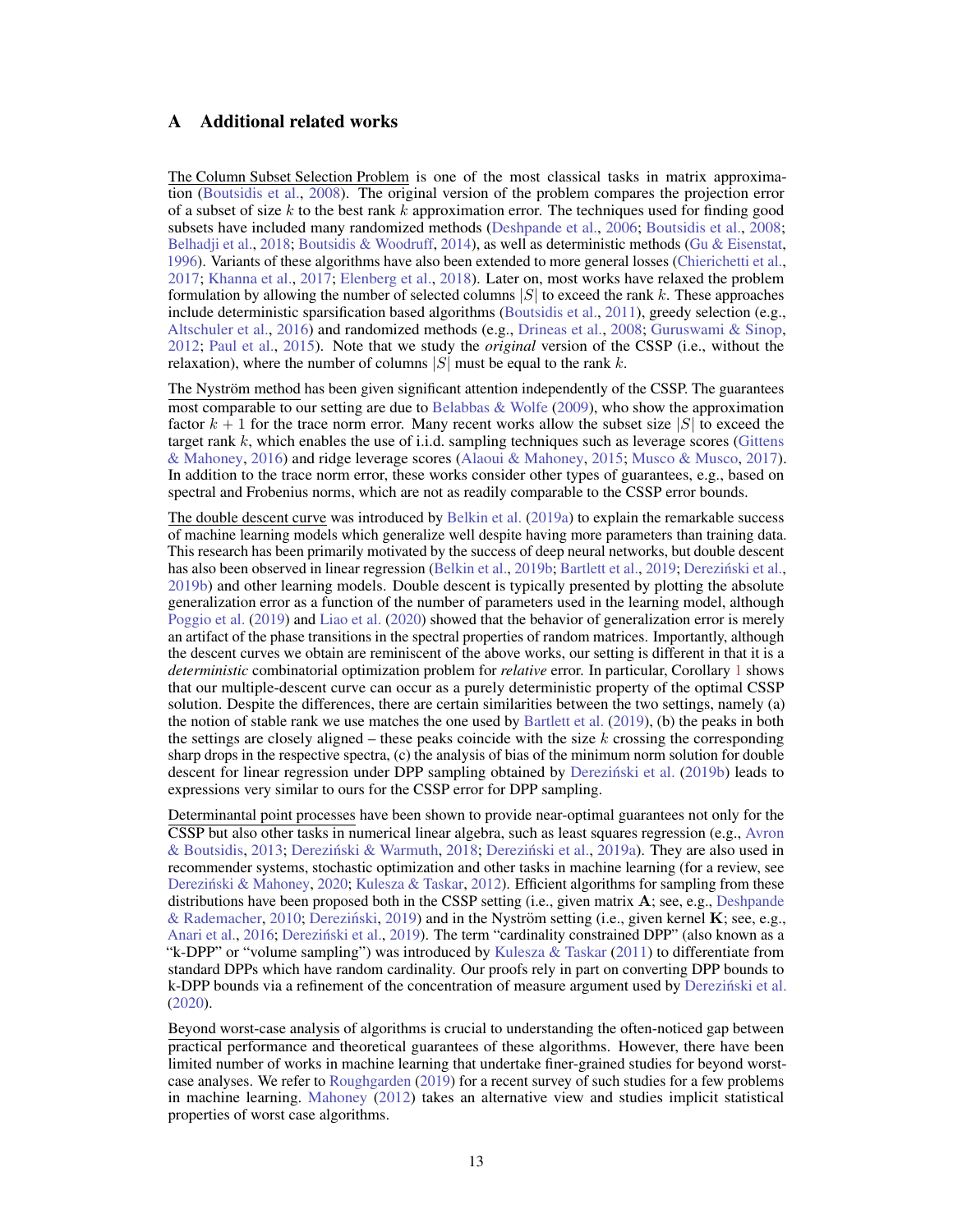## B Determinantal point processes

Since our main results rely on randomized subset selection via determinantal point processes (DPPs), we provide a brief overview of the relevant aspects of this class of distributions. First introduced by [Macchi](#page-11-8) [\(1975\)](#page-11-8), a determinantal point process is a probability distribution over subsets  $S \subseteq [n]$ , where we use  $[n]$  to denote the set  $\{1, ..., n\}$ . The relative probability of a subset being drawn is governed by a positive semidefinite (p.s.d.) matrix  $\mathbf{K} \in \mathbb{R}^{n \times n}$ , as stated in the definition below, where we use  $\mathbf{K}_{S,S}$  to denote the  $|S| \times |S|$  submatrix of **K** with rows and columns indexed by *S*.

**Definition 3.** For an  $n \times n$  p.s.d. matrix **K**, define  $S \sim \text{DPP}(\mathbf{K})$  as a distribution over all subsets  $S \subseteq [n]$  *so that* 

$$
\Pr(S) = \frac{\det(\mathbf{K}_{S,S})}{\det(\mathbf{I} + \mathbf{K})}.
$$

*A restriction to subsets of size*  $k$  *is denoted as*  $k$ -DPP $(K)$ *.* 

DPPs can be used to introduce diversity in the selected set or to model the preference for selecting dissimilar items, where the similarity is stated by the kernel matrix  $\bf{K}$ . DPPs are commonly used in many machine learning applications where these properties are desired, e.g., recommender systems [\(Warlop](#page-11-9) [et al.,](#page-11-9) [2019\)](#page-11-9), model interpretation [\(Kim et al.,](#page-10-11) [2016\)](#page-10-11), text and video summarization [\(Gong et al.,](#page-10-12) [2014\)](#page-10-12), and others [\(Kulesza & Taskar,](#page-11-4) [2012\)](#page-11-4). They have also played an important role in randomized numerical linear algebra (Dereziński & Mahoney, [2020\)](#page-9-10).

Given a p.s.d. matrix  $\mathbf{K} \in \mathbb{R}^{n \times n}$  with eigenvalues  $\lambda_1, \dots, \lambda_n$ , the size of the set  $S \sim \text{DPP}(\mathbf{K})$  is distributed as a Poisson binomial random variable, namely, the number of successes in *n* Bernoulli random trials where the probability of success in the *i*th trial is given by  $\frac{\lambda_i}{\lambda_i+1}$ . This leads to a simple expression for the expected subset size:

$$
\mathbb{E}[|S|] = \sum_{i} \frac{\lambda_i}{\lambda_i + 1} = \text{tr}(\mathbf{K}(\mathbf{I} + \mathbf{K})^{-1}).
$$
\n(2)

Note that if  $S \sim \text{DPP}(\frac{1}{\alpha}\mathbf{K})$ , where  $\alpha > 0$ , then  $\Pr(S)$  is proportional to  $\alpha^{-|S|}\det(\mathbf{K}_{S,S})$ , so rescaling the kernel by a scalar only affects the distribution of the subset sizes, giving us a way to set the expected size to a desired value (larger  $\alpha$  means smaller expected size). Nevertheless, it is still often preferrable to restrict the size of *S* to a fixed *k*, obtaining a *k*-DPP $(K)$  [\(Kulesza & Taskar,](#page-11-5) [2011\)](#page-11-5).

Both DPPs and k-DPPs can be sampled efficiently, with some of the first algorithms provided by [Hough et al.](#page-10-13) [\(2006\)](#page-10-13), [Deshpande & Rademacher](#page-10-9) [\(2010\)](#page-10-9), [Kulesza & Taskar](#page-11-5) [\(2011\)](#page-11-5) and others. These approaches rely on an eigendecomposition of the kernel **K**, at the cost of  $O(n^3)$ . When  $\mathbf{K} = \mathbf{A}^\top \mathbf{A}$ , as in the CSSP, and the dimensions satisfy  $m \ll n$ , then this can be improved to  $O(nm^2)$ . More recently, algorithms that avoid computing the eigendecomposition have been proposed [\(Derezinski](#page-9-11), [2019;](#page-9-12) Dereziński et al., 2019; [Calandriello et al.,](#page-9-13) [2020;](#page-9-13) [Anari et al.,](#page-8-3) [2016\)](#page-8-3), resulting in running times of  $O(n)$  when given matrix K and  $O(nm)$  for matrix A, assuming small desired subset size. See [Gautier et al.](#page-10-14) [\(2019\)](#page-10-14) for an efficient Python implementation of DPP sampling.

The key property of DPPs that enables our analysis is a formula for the expected value of the random matrix that is the orthogonal projection onto the subspace spanned by vectors selected by  $DPP(A<sup>T</sup>A)$ . In the special case when A is a square full rank matrix, the following result can be derived as a corollary of Theorem 1 by [Mutny et al.](#page-11-10) [\(2020\)](#page-11-10), and a variant for DPPs over continuous domains can be found as Lemma 8 of Dereziński et al. [\(2019b\)](#page-10-7). For completeness, we also provide a proof in Appendix [C.](#page--1-0)

**Lemma 5.** For any **A** and  $S \subseteq [n]$ , let  $\mathbf{P}_S$  be the projection onto the span $\{a_i : i \in S\}$ . If  $S \sim \text{DPP}(\mathbf{A}^{\top} \mathbf{A})$ *, then* 

$$
\mathbb{E}[\mathbf{P}_S] = \mathbf{A}(\mathbf{I} + \mathbf{A}^\top \mathbf{A})^{-1} \mathbf{A}^\top.
$$

<span id="page-1-0"></span>Lemma [5](#page--1-1) implies a simple closed form expression for the expected error in the CSSP. Here, we use a rescaling parameter  $\alpha > 0$  for controlling the distribution of the subset sizes. Note that it is crucial that we are using a DPP with random subset size, because the corresponding expression for the expected error of the fixed size k-DPP is combinatorial, and therefore much harder to work with.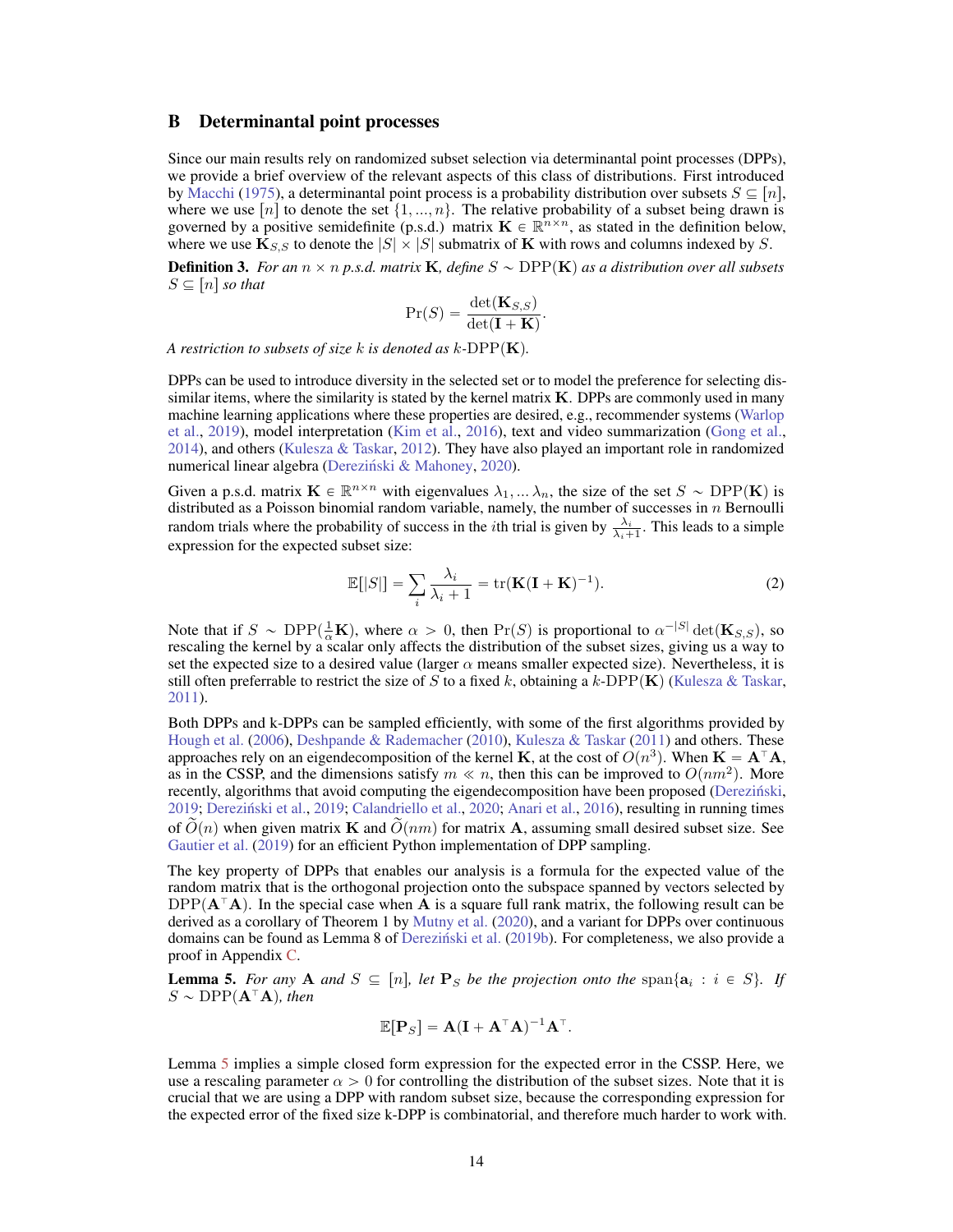**Lemma 6.** For any  $\alpha > 0$ , if  $S \sim \text{DPP}(\frac{1}{\alpha} \mathbf{A}^T \mathbf{A})$ , then

$$
\mathbb{E}\big[\mathrm{Er}_{\mathbf{A}}(S)\big] = \mathrm{tr}\big(\mathbf{A}\mathbf{A}^\top(\mathbf{I} + \frac{1}{\alpha}\mathbf{A}\mathbf{A}^\top)^{-1}\big) = \mathbb{E}[|S|] \cdot \alpha.
$$

*Proof.* Using Lemma [5,](#page--1-1) the expected loss is given by:

$$
\mathbb{E}\big[\text{Er}_{\mathbf{A}}(S)\big] = \mathbb{E}\big[\|(\mathbf{I} - \mathbf{P}_S)\mathbf{A}\|_F^2\big] = \text{tr}(\mathbf{A}\mathbf{A}^\top \mathbb{E}[\mathbf{I} - \mathbf{P}_S])
$$
  
= tr(\mathbf{A}\mathbf{A}^\top (\mathbf{I} - \frac{1}{\alpha}\mathbf{A}(\mathbf{I} + \frac{1}{\alpha}\mathbf{A}^\top\mathbf{A})^{-1}\mathbf{A}^\top))  
 $\stackrel{(*)}{=} \text{tr}(\mathbf{A}\mathbf{A}^\top (\mathbf{I} + \frac{1}{\alpha}\mathbf{A}\mathbf{A}^\top)^{-1}),$ 

 $\Box$ 

where (\*) follows from the matrix identity  $(I + AA^{\dagger})^{-1} = I - A(I + A^{\dagger}A)^{-1}A^{\dagger}$ .

# C Proof of Lemma [5](#page--1-1)

We will use the following standard determinantal summation identity (see Theorem 2.1 in Kulesza  $\&$ [Taskar,](#page-11-4) [2012\)](#page-11-4) which corresponds to computing the normalization constant  $\det(\mathbf{I} + \mathbf{K})$  for a DPP. **Lemma 7.** *For any*  $n \times n$  *matrix* **K***, we have* 

$$
\det(\mathbf{I} + \mathbf{K}) = \sum_{S \subseteq [n]} \det(\mathbf{K}_{S,S}).
$$

We now proceed with the proof of Lemma [5](#page--1-1) (restated below for convenience).

**Lemma' [5.](#page--1-1)** *For any* **A** *and*  $S \subseteq [n]$ , let **P**<sub>S</sub> denote the projection onto the span $\{a_i : i \in S\}$ . If  $S \sim \text{DPP}(\mathbf{A}^{\top} \mathbf{A})$ *, then* 

$$
\mathbb{E}[\mathbf{P}_S] = \mathbf{A}(\mathbf{I} + \mathbf{A}^\top \mathbf{A})^{-1} \mathbf{A}^\top.
$$

<span id="page-2-0"></span>*Proof.* Fix *m* as the column dimension of **A** and let  $A<sub>S</sub>$  denote the submatrix of **A** consisting of the columns indexed by *S*. We have  $P_S = A_S(K_{S,S})^{\dagger} A_S$ , where  $^{\dagger}$  denotes the Moore-Penrose inverse and  $K = A^{\top}A$ . Let  $v \in \mathbb{R}^m$  be an arbitrary vector. When  $K_{S,S}$  is invertible, then a standard determinantal identity states that:

$$
\det(\mathbf{K}_{S,S})\mathbf{v}^{\top}\mathbf{P}_{S}\mathbf{v} = \det(\mathbf{K}_{S,S})\mathbf{v}^{\top}\mathbf{A}_{S}\mathbf{K}_{S,S}^{-1}\mathbf{A}_{S}^{\top}\mathbf{v} = \det(\mathbf{K}_{S,S} + \mathbf{A}_{S}^{\top}\mathbf{v}\mathbf{v}^{\top}\mathbf{A}_{S}) - \det(\mathbf{K}_{S,S}).
$$

When  $\mathbf{K}_{S,S}$  is not invertible then  $\det(\mathbf{K}_{S,S}) = \det(\mathbf{K}_{S,S} + \mathbf{A}_{S}^{\top}\mathbf{v}\mathbf{v}^{\top}\mathbf{A}_{S}) = 0$ , because the rank of  $\mathbf{K}_{S,S} + \mathbf{A}_S^{\top} \mathbf{v} \mathbf{v}^{\top} \mathbf{A}_S = \mathbf{A}_S^{\top} (\mathbf{I} + \mathbf{v} \mathbf{v}^{\top}) \mathbf{A}_S$  cannot be higher than the rank of  $\mathbf{K}_{S,S} = \mathbf{A}_S^{\top} \mathbf{A}_S$ . Thus,

$$
\det(\mathbf{I} + \mathbf{K})\mathbf{v}^{\top}\mathbb{E}[\mathbf{P}_{S}]\mathbf{v} = \sum_{S \subseteq [n]: \det(\mathbf{K}_{S,S}) > 0} \det(\mathbf{K}_{S,S})\mathbf{v}^{\top}\mathbf{A}_{S}\mathbf{K}_{S,S}^{-1}\mathbf{A}_{S}^{\top}\mathbf{v}
$$
  
\n
$$
= \sum_{S \subseteq [n]} \det(\mathbf{K}_{S,S} + \mathbf{A}_{S}^{\top}\mathbf{v}\mathbf{v}^{\top}\mathbf{A}_{S}) - \det(\mathbf{K}_{S,S})
$$
  
\n
$$
= \sum_{S \subseteq [n]} \det([\mathbf{K} + \mathbf{A}^{\top}\mathbf{v}\mathbf{v}^{\top}\mathbf{A}]_{S,S}) - \sum_{S \subseteq [n]} \det(\mathbf{K}_{S,S})
$$
  
\n
$$
\stackrel{\text{(*)}}{=} \det(\mathbf{I} + \mathbf{K} + \mathbf{A}^{\top}\mathbf{v}\mathbf{v}^{\top}\mathbf{A}) - \det(\mathbf{I} + \mathbf{K})
$$
  
\n
$$
= \det(\mathbf{I} + \mathbf{K})\mathbf{v}^{\top}\mathbf{A}(\mathbf{I} + \mathbf{K})^{-1}\mathbf{A}^{\top}\mathbf{v},
$$

where ( $*$ ) involves two applications of Lemma [7.](#page--1-2) Since the above calculation holds for arbitrary vector **v**. the claim follows. vector v, the claim follows.

## D Proofs omitted from Section [2](#page-4-0)

<span id="page-2-1"></span>**Lemma' [1.](#page-4-1)** For any A,  $0 \le \epsilon < 1$  and  $s < k < t_s$ , where  $t_s = s + s r_s(A)$ , suppose that  $S \sim \text{DPP}(\frac{1}{\alpha} \mathbf{A}^{\top} \mathbf{A})$  for  $\alpha = \frac{\gamma_s(k) \text{OPT}_k}{(1-\epsilon)(k-s)}$  and  $\gamma_s(k) = \sqrt{1 + \frac{2(k-s)}{t_s - k}}$ . Then:  $\mathbb{E}\bigl[\text{Er}_{\mathbf{A}}(S)\bigr]$  $\frac{\text{Er}_{\mathbf{A}}(S)}{\text{OPT}_k} \leq \frac{\Phi_s(k)}{1-\epsilon}$  and  $\mathbb{E}[|S|] \leq k - \epsilon \frac{k-s}{\gamma_s(k)},$ *where*  $\Phi_s(k) = \left(1 + \frac{s}{k-s}\right) \gamma_s(k)$ .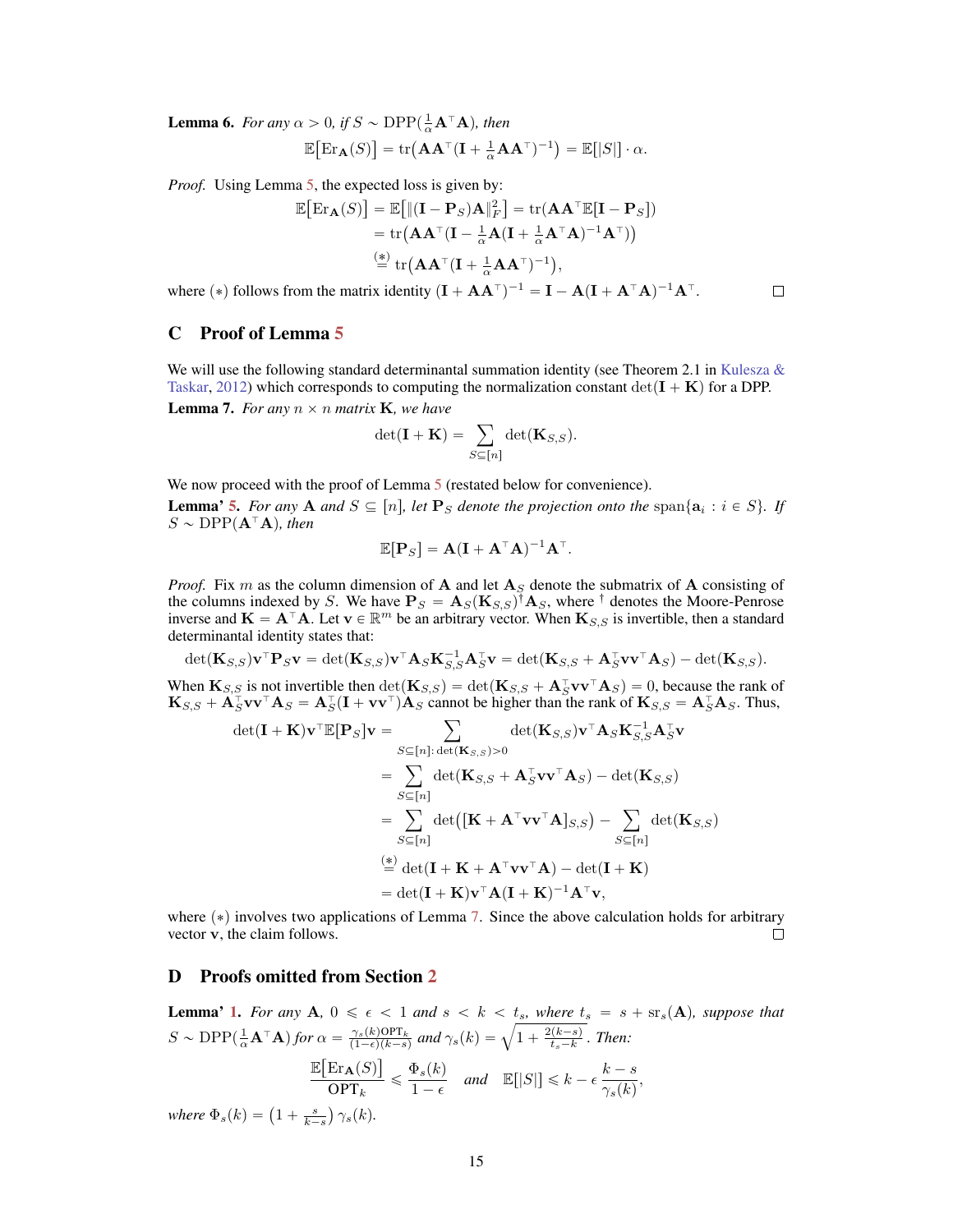*Proof.* Let  $\lambda_1 \ge \lambda_2 \ge ...$  be the eigenvalues of  $A^{\top}A$ . Note that scaling the matrix A by any constant *c* and scaling  $\alpha$  by  $c^2$  preserves the distribution of *S* as well as the approximation ratio, so without loss of generality, assume that  $\lambda_{s+1} = 1$ . Furthermore, using the shorthands  $l = k - s$  and  $r = \text{sr}_s(\mathbf{A})$ , we have  $t_s - k = r - l$  and so  $\gamma_s(k) = \sqrt{\frac{r+l}{r-l}}$ . We now lower bound the optimum as follows:

$$
\text{OPT}_k = \sum_{j>k} \lambda_j = \text{sr}_s(\mathbf{A}) - \sum_{j=s+1}^k \lambda_j \geqslant r - l.
$$

<span id="page-3-0"></span>We will next define an alternate sequence of eigenvalues which is in some sense "worst-case", by shifting the spectral mass away from the tail. Let  $\lambda'_{s+1} = ... = \lambda'_k = 1$ , and for  $i > k$  set  $\lambda'_i = \beta \lambda_i$ , where  $\beta = \frac{r-l}{\text{OPT}_k} \leq 1$ . Additionally, define:

$$
\alpha' = \beta \alpha = \frac{\gamma_s(k)(r-l)}{(1-\epsilon)l} = \frac{\sqrt{r^2 - l^2}}{(1-\epsilon)l},
$$
  
\n
$$
\alpha'' = (1-\epsilon)\frac{\sqrt{r+l} + \sqrt{r-l}}{2\sqrt{r+l}}\alpha' = \frac{(\sqrt{r+l} + \sqrt{r-l})\sqrt{r-l}}{r+l - (r-l)} = \frac{\sqrt{r-l}}{\sqrt{r+l} - \sqrt{r-l}}.
$$
\n(3)

and note that  $\alpha'' \le \alpha' \le \alpha$ . Moreover, for  $s + 1 \le i \le k$ , we let  $\alpha'_i = \alpha''$ , while for  $i > k$  we set  $\alpha'_i = \alpha'$ . We proceed to bound the expected subset size  $\mathbb{E}[|S|]$  by converting all the eigenvalues from  $\lambda_i$  to  $\lambda'_i$  and  $\alpha$  to  $\alpha'_i$ , which will allow us to easily bound the entire expression:

$$
\mathbb{E}[|S|] = \sum_{i} \frac{\lambda_i}{\lambda_i + \alpha} \leqslant s + \sum_{i=s+1}^{k} \frac{\lambda_i}{\lambda_i + \alpha'_i} + \sum_{i>k} \frac{\beta \lambda_i}{\beta \lambda_i + \beta \alpha} \leqslant s + \sum_{i=s+1}^{k} \frac{\lambda'_i}{\lambda'_i + \alpha''} + \sum_{i>k} \frac{\lambda'_i}{\lambda'_i + \alpha'}.
$$
\n(4)

We bound each of the two sums separately starting with the first one:

$$
\sum_{i=s+1}^{k} \frac{\lambda_i'}{\lambda_i' + \alpha''} = \frac{l}{1 + \alpha''} = l - \frac{l}{1 + \frac{1}{\alpha''}} = l - \frac{l}{1 + \frac{\sqrt{r+1} - \sqrt{r-1}}{\sqrt{r-1}}} = l - \frac{l\sqrt{r-1}}{\sqrt{r+l}}.
$$
 (5)

To bound the second sum, we use the fact that  $\sum_{i>k} \lambda'_i = \beta \text{OPT}_k = r - l$ , and obtain:

$$
\sum_{i>k} \frac{\lambda_i'}{\lambda_i' + \alpha'} \leq \frac{1}{\alpha'} \sum_{i>k} \lambda_i' = \frac{r-l}{\alpha'} = (1-\epsilon) \frac{l\sqrt{r-l}}{\sqrt{r+l}}.
$$
 (6)

 $\Box$ 

Combining the two sums, we conclude that  $\mathbb{E}[|S|] \leq s + l - \epsilon l \sqrt{\frac{r-l}{r+l}} = k - \frac{\epsilon l}{\gamma_s(k)}$ . Finally, Lemma [6](#page--1-3) yields:

$$
\frac{\mathbb{E}\big[\mathrm{Er}_{\mathbf{A}}(S)\big]}{\mathrm{OPT}_k} = \frac{\mathbb{E}[|S|] \cdot \alpha}{\mathrm{OPT}_k} \leqslant \frac{k}{k-s} \frac{\gamma_s(k)}{1-\epsilon} = \frac{\Phi_s(k)}{1-\epsilon},
$$

which concludes the proof.

**Lemma' [2.](#page-4-2)** Let *S* be sampled as in Lemma [1](#page-4-1) with  $\epsilon \leq \frac{1}{2}$ . If  $s + \frac{7}{\epsilon^4} \ln^2 \frac{1}{\epsilon} \leq k \leq t_s - 1$ , then  $Pr(|S| > k) \leq \epsilon$ .

*Proof.* Let  $p_i = \frac{\lambda'_i}{\lambda'_i + \alpha'_i}$  be the Bernoulli probabilities for  $b_i \sim \text{Bernoulli}(p_i)$  and  $X = \sum_{i>s} b_i$ , where  $\lambda'_i$  and  $\alpha'_i$  are as defined in the proof of Lemma [1.](#page-4-1) Note that  $|S|$  is distributed as a Poisson binomial random variable such that the success probability associated with the *i*th eigenvalue is upper-bounded by  $p_i$  for each  $i > s$ . It follows that  $Pr(|S| > k) \leqslant Pr(X > l)$ , where  $l = k - s$ . Moreover, letting  $r = s r_s(A)$ , in the proof of Lemma [1](#page-4-1) we showed that:

$$
k - \mathbb{E}[X] \geqslant \epsilon \frac{l\sqrt{r-l}}{\sqrt{r+l}},
$$

and furthermore, using the derivations in [\(5\)](#page--1-4) and [\(6\)](#page--1-5) together with the formula  $Var[b_i] = p_i(1 - p_i)$ , we obtain that:

$$
\text{Var}[X] \leq \sum_{i=s+1}^{k} (1-p_i) + \sum_{i>k} p_i \leq \frac{l\sqrt{r-l}}{\sqrt{r+l}} + (1-\epsilon)\frac{l\sqrt{r-l}}{\sqrt{r+l}} = (2-\epsilon)\frac{l\sqrt{r-l}}{\sqrt{r+l}}.
$$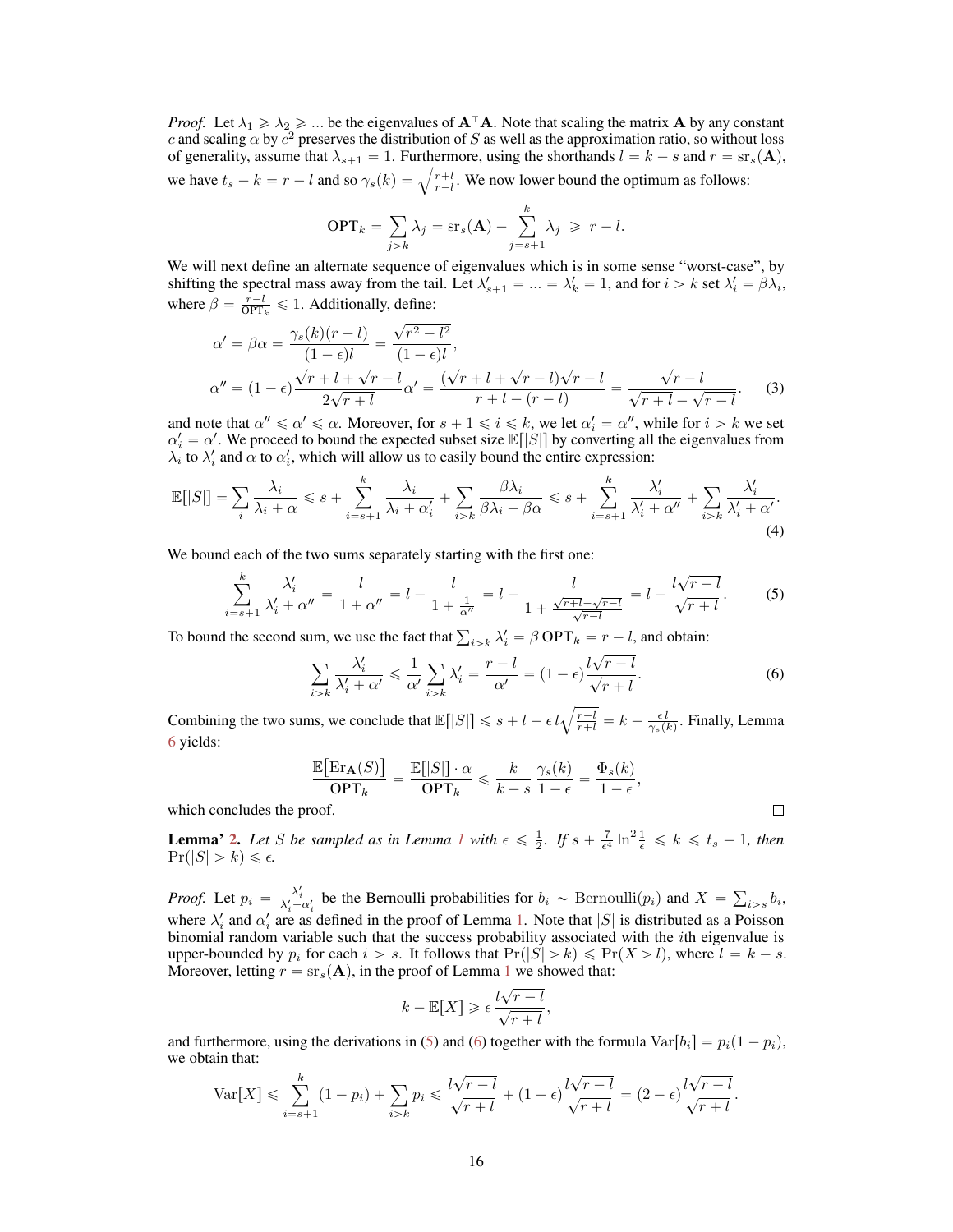Using Theorem 2.6 from [Chung & Lu](#page-9-14) [\(2006\)](#page-9-14) with  $\lambda = \epsilon \frac{l\sqrt{r-l}}{\sqrt{r+l}}$ , we have:

$$
\Pr(|S| > k) \le \Pr(X > l) \le \Pr(X > \mathbb{E}[X] + \lambda) \le \exp\left(-\frac{\lambda^2}{2(\text{Var}[X] + \lambda/3)}\right) \le \exp\left(-\frac{\lambda^2}{2(\frac{2-\epsilon}{\epsilon}\lambda + \lambda/3)}\right) \le \exp\left(-\epsilon\lambda/4\right) = \exp\left(-\frac{\epsilon^2 l \sqrt{r - l}}{4\sqrt{r + l}}\right).
$$

<span id="page-4-0"></span>Note that since  $7 \le l \le r - 1$ , we have  $l \frac{\sqrt{r-l}}{\sqrt{r+l}} \ge \frac{l}{\sqrt{2l+1}} \ge \frac{7}{16}$  $\sqrt{l}$ , so by simple algebra it follows that for  $l \ge \frac{7}{\epsilon^4} \ln^2 \frac{1}{\epsilon}$ , we have  $l \frac{\sqrt{r-l}}{\sqrt{r+l}} \ge \frac{4}{\epsilon^2} \ln \frac{1}{\epsilon}$  and therefore  $Pr(|S| > k) \le \epsilon$ .

**Lemma' [3.](#page-4-3)** For any  $A \in \mathbb{R}^{m \times n}$ ,  $k \in [n]$  and  $\alpha > 0$ , if  $S \sim \text{DPP}(\frac{1}{\alpha}A^{T}A)$  and  $S' \sim k\text{-DPP}(A^{T}A)$ , *then*

$$
\mathbb{E}\big[\text{Er}_{\mathbf{A}}(S')\big] \le \mathbb{E}\big[\text{Er}_{\mathbf{A}}(S) \mid |S| \le k\big].
$$

*Proof.* Let  $\lambda_1 \geq \lambda_2 \geq \ldots$  denote the eigenvalues of  $A^{\top}A$  and let  $e_k$  be the *k*th elementary symmetric polynomial of A:

$$
e_k = \sum_{T:|T|=k} \det(\mathbf{A}_T^{\top} \mathbf{A}_T) = \sum_{T:|T|=k} \prod_{i \in T} \lambda_i.
$$

Also let  $\bar{e}_k = e_k / {n \choose k}$  denote the *k*th elementary symmetric mean. Newton's inequalities imply that:

$$
1 \geqslant \frac{\bar{e}_{k-1}\bar{e}_{k+1}}{\bar{e}_k^2} = \frac{e_{k-1}e_{k+1}}{e_k^2} \frac{\binom{n}{k}}{\binom{n}{k-1}} \frac{\binom{n}{k}}{\binom{n}{k+1}} = \frac{e_{k-1}e_{k+1}}{e_k^2} \frac{n+1-k}{k} \frac{k+1}{n-k}.
$$

<span id="page-4-1"></span>The results of [Deshpande et al.](#page-10-0) [\(2006\)](#page-10-0) and [Guruswami & Sinop](#page-10-5) [\(2012\)](#page-10-5) establish that  $\mathbb{E}[\text{Er}_{\mathbf{A}}(S)|$  $|S| = k$  =  $(k + 1) \frac{\dot{e}_{k+1}}{e_k}$ , so it follows that:

$$
\frac{\mathbb{E}[\text{Er}_{\mathbf{A}}(S) \mid |S| = k]}{\mathbb{E}[\text{Er}_{\mathbf{A}}(S) \mid |S| = k - 1]} = \frac{k + 1}{k} \frac{e_{k+1}e_{k-1}}{e_k^2} \leq \frac{n - k}{n + 1 - k} \leq 1.
$$
\n(7)

Finally, note that  $\mathbb{E}[\text{Er}_{\mathbf{A}}(S) | |S| \le k]$  is a weighted average of components  $\mathbb{E}[\text{Er}_{\mathbf{A}}(S) | |S| = s]$ for  $s \in [k]$ , and [\(7\)](#page--1-6) implies that the smallest of those components is associated with  $s = k$ . Since the weighted average is lower bounded by the smallest component, this completes the proof. weighted average is lower bounded by the smallest component, this completes the proof.

#### E Proof of Theorem [2](#page-2-0)

<span id="page-4-2"></span>Before showing Theorem [2,](#page-2-0) we give an additional lemma which covers the corner case of the theorem when *k* is close to *n*.

<span id="page-4-3"></span>**Lemma 8.** *Given*  $A \in \mathbb{R}^{m \times n}$  *and*  $s < k < n$ *, let*  $\lambda_1 \geq \ldots \geq \lambda_n > 0$  *be the eigenvalues of*  $A^{\top}A$ *. If*  $S \sim k$ -DPP $(A^{\top}A)$  and we let  $b = \min\{k - s, n - k\}$ , then for any  $0 < \epsilon \leq \frac{1}{2}$  we have

$$
\frac{\mathbb{E}[\text{Er}_{\mathbf{A}}(S)]}{\text{OPT}_k} \leq (1 - e^{-\frac{\epsilon^2 b}{10}})^{-1} (1 - \epsilon)^{-1} \Psi_s(k),
$$

*where*  $\Psi_s(k) = \frac{\lambda_{s+1}}{\lambda_n} \left( 1 + \frac{s}{k-s} \right)$ .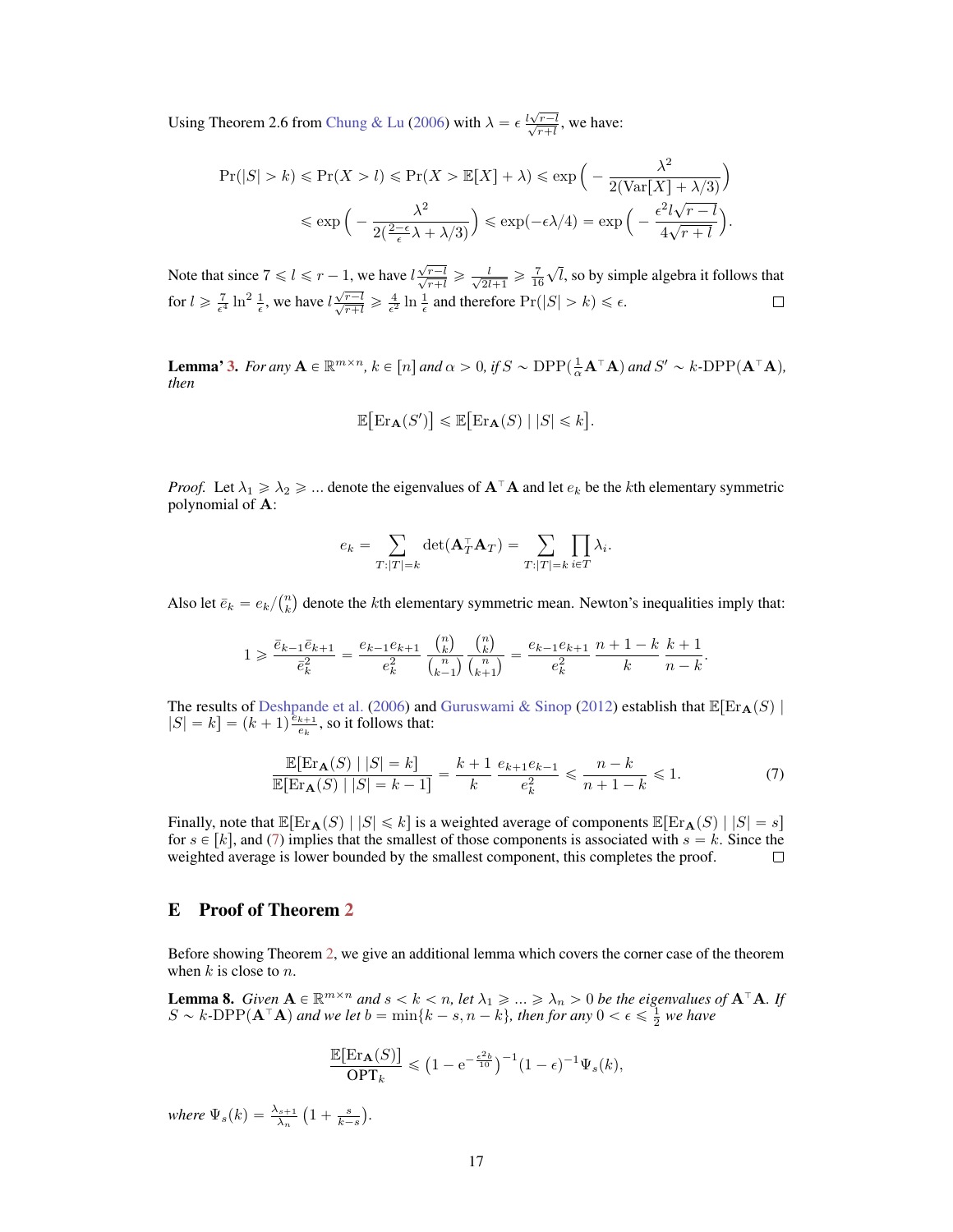*Proof.* Let  $\alpha = \frac{\lambda_{s+1}}{(1-\epsilon)\lambda_n} \frac{\text{OPT}_k}{k-s}$ . Note that  $\text{OPT}_k = \sum_{i > k} \lambda_i \geq (n-k)\lambda_n$ . Define  $b_i \sim$ Bernoulli $\left(\frac{\lambda_i}{\lambda_i + \alpha}\right)$  and let  $X = \sum_{i > s} b_i$ . We have:

$$
\mathbb{E}[X] = \sum_{i>s} \frac{\lambda_i}{\lambda_i + \alpha}
$$
\n
$$
\leqslant \frac{(n-s)\lambda_{s+1}}{\lambda_{s+1} + \frac{\lambda_{s+1}}{\lambda_n} \frac{(n-k)\lambda_n}{(1-\epsilon)(k-s)}}
$$
\n
$$
= \frac{1}{\frac{1}{n-s} + \frac{1}{(1-\epsilon)(k-s)} \frac{n-k}{n-s}}
$$
\n
$$
= \frac{1}{\frac{1}{n-s} + \frac{1}{(1-\epsilon)(k-s)} \left(1 - \frac{k-s}{n-s}\right)}
$$
\n
$$
= \frac{1}{\frac{1}{(1-\epsilon)(k-s)} - \frac{\epsilon}{1-\epsilon} \frac{1}{n-s}}
$$
\n
$$
= \frac{1-\epsilon}{\frac{1}{k-s} - \frac{\epsilon}{n-s}}.
$$

Let  $S' \sim \text{DPP}(\frac{1}{\alpha} \mathbf{A}^\top \mathbf{A})$ . It follows that

$$
k - \mathbb{E}[|S'|] \ge k - (s + \mathbb{E}[X])
$$
  
\n
$$
\ge (k - s) - \frac{1 - \epsilon}{\frac{1}{k - s} - \frac{\epsilon}{n - s}}
$$
  
\n
$$
= (k - s) \left(1 - \frac{1 - \epsilon}{1 - \epsilon \frac{k - s}{n - s}}\right)
$$
  
\n
$$
= (k - s) \frac{\epsilon - \epsilon \frac{k - s}{n - s}}{1 - \epsilon \frac{k - s}{n - s}}
$$
  
\n
$$
\ge \epsilon (k - s) \left(1 - \frac{k - s}{n - s}\right)
$$
  
\n
$$
= \epsilon \cdot \frac{(k - s)(n - k)}{n - s}
$$
  
\n
$$
\ge \frac{\epsilon}{2} \cdot \min\{k - s, n - k\}.
$$

From this, it follows that:

$$
\frac{\mathbb{E}[\text{Er}_{\mathbf{A}}(S')] }{\text{OPT}_k} = \frac{\mathbb{E}[|S|] \cdot \alpha}{\text{OPT}_k} \leq (1 - \epsilon)^{-1} \frac{k}{k - s} \frac{\lambda_{s+1}}{\lambda_n} = (1 - \epsilon)^{-1} \left(1 + \frac{s}{k - s}\right) \frac{\lambda_{s+1}}{\lambda_n}.
$$

<span id="page-5-0"></span>We now give an upper bound on  $Pr(|S'| > k)$  by considering two cases.

**Case 1:**  $k - s \le n - k$ . Then, using  $\lambda = \epsilon (k - s)/2$ , we have  $(k - s) - \mathbb{E}[X] \ge \lambda$ , so using Theorem 2.4 from [Chung & Lu](#page-9-14) [\(2006\)](#page-9-14), we get:

$$
\Pr(|S'| > k) \le \Pr(X > k - s) \le \Pr(X > \mathbb{E}[X] + \lambda) \le e^{-\frac{\lambda^2}{2(k - s)}} = e^{-\epsilon^2 (k - s)/8}.
$$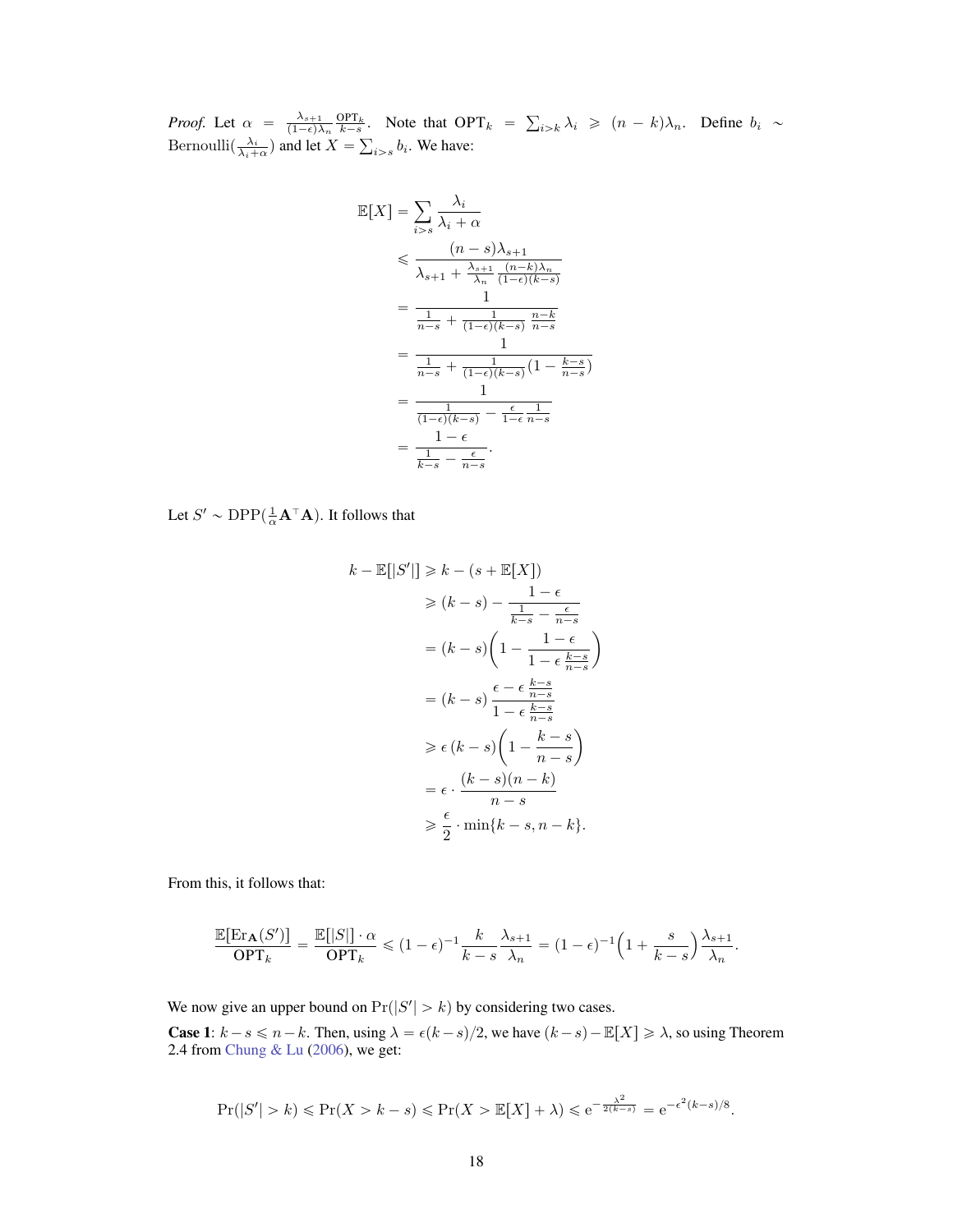**Case 2:**  $k - s > n - k$ . Then, using Theorem 2.4 from [Chung & Lu](#page-9-14) [\(2006\)](#page-9-14) with  $\lambda = k - \mathbb{E}[|S'|] = \frac{\epsilon(n-k)}{k} + \Delta$  where  $\Delta > 0$  we get:  $\frac{\epsilon(n-k)}{2} + \Delta$ , where  $\Delta > 0$ , we get:

$$
\Pr(|S'| > k) = \Pr(n - |S'| < n - k)
$$
  
\n
$$
\leq \exp\left(-\frac{\lambda^2}{2 \mathbb{E}[n - |S'|]}\right)
$$
  
\n
$$
= \exp\left(-\frac{\lambda}{2} \frac{\frac{\epsilon}{2} (n - k) + \Delta}{n - k + \frac{\epsilon}{2} (n - k) + \Delta}\right)
$$
  
\n
$$
\leq \exp\left(-\frac{\lambda}{2} \frac{\frac{\epsilon}{2} (n - k)}{n - k + \frac{\epsilon}{2} (n - k)}\right)
$$
  
\n
$$
= \exp\left(-\frac{\epsilon^2 (n - k)}{8(1 + \epsilon/2)}\right)
$$
  
\n
$$
\leq \exp\left(-\frac{\epsilon^2 (n - k)}{10}\right),
$$

<span id="page-6-0"></span>where in (\*) we used the fact that  $\epsilon \in (0, \frac{1}{2})$ . Now, the result follows easily by invoking Lemma [3:](#page-4-3)

$$
\mathbb{E}\big[\text{Er}_{\mathbf{A}}(S)\big] \le \mathbb{E}\big[\text{Er}_{\mathbf{A}}(S') \mid |S'| \le k\big] \le \frac{\mathbb{E}\big[\text{Er}_{\mathbf{A}}(S')\big]}{\Pr(|S'| \le k)} \le \left(1 - e^{-\frac{\epsilon^2 b}{10}}\right)^{-1} (1 - \epsilon)^{-1} \frac{\lambda_{s+1}}{\lambda_n} \left(1 + \frac{s}{k - s}\right) \cdot \text{OPT}_k,
$$

which completes the proof.

Note that since  $b \ge 1$ , setting  $\epsilon = \frac{1}{2}$  in Lemma [8](#page--1-7) yields the following simpler (but usually much weaker) bound:

$$
\frac{\mathbb{E}[\text{Er}_{\mathbf{A}}(S)]}{\text{OPT}_k} \leq 2\left(1 - e^{-\frac{1}{40}}\right)^{-1} \Psi_s(k) \leq 82 \Psi_s(k).
$$

<span id="page-6-1"></span>**Theorem' [2.](#page-2-0)** Let  $\lambda_1 \geq \lambda_2 \geq \ldots$  be the eigenvalues of  $A^T A$ . There is an absolute constant *c* such that *for any*  $0 < c_1 \le c_2$ *, with*  $\gamma = c_2/c_1$ *, if:* 

1. *(polynomial spectral decay*)  $c_1 i^{-p} \le \lambda_i \le c_2 i^{-p} \ \forall_i$ , with  $p > 1$ , then  $S \sim k$ -DPP $(A^{\top}A)$  satisfies

$$
\frac{\mathbb{E}[\text{Er}_{\mathbf{A}}(S)]}{\text{OPT}_k} \leqslant c\gamma p.
$$

2. *(exponential spectral decay*)  $c_1(1-\delta)^i \le \lambda_i \le c_2(1-\delta)^i \forall i$ , with  $\delta \in (0,1)$ , then  $S \sim k$ - $DPP(\mathbf{A}^{\top}\mathbf{A})$  *satisfies* 

$$
\frac{\mathbb{E}[\text{Er}_{\mathbf{A}}(S)]}{\text{OPT}_k} \leqslant c\gamma(1+\delta k).
$$

*Proof.* (1) Polynomial decay. We provide the proof by splitting it into two cases.

**Case 1(a)**:  $\left(\frac{k+1}{n}\right)^{p-1} \leq \frac{1}{2}$ 

We can use upper and lower integrals to bound the sum  $\sum_{i \geq s} \frac{1}{i^p}$  as:

$$
\int_{x\geqslant (s+1)}\frac{1}{i^p}dx\leqslant \sum_{i\geqslant s} \frac{1}{i^p}\leqslant \int_{x\geqslant s} \frac{1}{i^p}dx \implies \sum_{i=s+1}^n \frac{1}{i^p} \geqslant \frac{(s+2)^{1-p}}{p-1}-\frac{(n+1)^{1-p}}{p-1}.
$$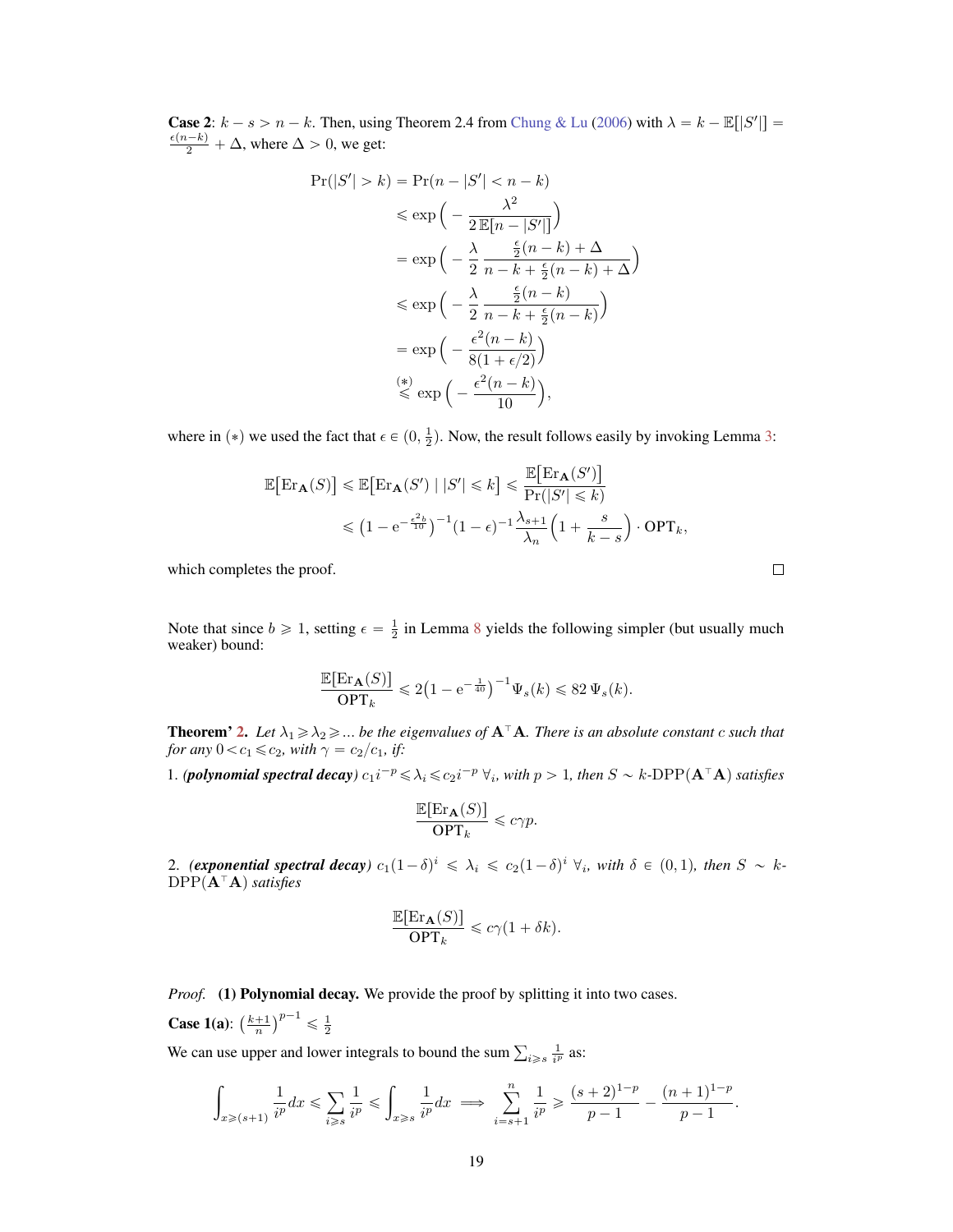We lower bound the stable rank for  $s \leq k$  using the upper/lower bounds on the eigenvalues and the condition for Case 1(a):

$$
\begin{split} \mathrm{sr}_s(\mathbf{A}) &= \frac{\sum_{i=s+1}^n \lambda_i}{\lambda_{s+1}} \\ &\geq \frac{c_1}{c_2} \bigg( \frac{(s+2)^{1-p}}{(p-1)(s+1)^{-p}} - \frac{(n+1)^{1-p}}{(p-1)(s+1)^{-p}} \bigg) \\ &= \frac{1}{\gamma} \bigg( \frac{s+2}{p-1} \bigg( 1 - \frac{1}{s+2} \bigg)^p - \frac{s+1}{p-1} \bigg( \frac{s+1}{n+1} \bigg)^{p-1} \bigg) \\ &\geq \frac{1}{\gamma} \bigg( \frac{s+2}{p-1} - 1 - \frac{s+1}{p-1} \cdot \frac{1}{2} \bigg) = \frac{1}{2\gamma} \frac{s+1}{p-1} - \frac{1}{\gamma}. \end{split}
$$

Further using  $u = k - s$ , we can call upon Theorem [1](#page-1-0) to get,

$$
\begin{aligned} \Phi_s(k) &\leqslant \frac{k}{u}\sqrt{1+\frac{2u}{\text{sr}_s-u}} \leqslant \frac{k}{u}+\frac{k}{\frac{1}{2\gamma}\frac{s+1}{p-1}-\gamma^{-1}-u} = \frac{k}{u}+\frac{(2p-2)k}{\gamma^{-1}(s+1-2p+2)-(2p-2)u} \\ &\leqslant \frac{k}{u}+\frac{(2p-2+\gamma^{-1})k}{\gamma^{-1}(k+3-2p)-(2p-2+\gamma^{-1})u} \end{aligned}
$$

Optimizing over *u*, we see that the minimum is reached for  $u = \hat{u} = \frac{k+3-2p}{2\gamma(2p-2+\gamma^{-1})}$  which achieves the value  $\frac{4(\gamma(2p-2)+1)k}{k+3-2p}$  which is upper bounded by  $\frac{12\gamma pk}{(k-2p)}$ .

We assume  $k \geq \hat{u} > 60p > 60$ . If not, [Deshpande et al.](#page-10-0) [\(2006\)](#page-10-0) ensure an upper bound of  $(k + 1) \le 60p + 1 < 61p$ . With  $p < k/60$ , we get:

$$
\frac{12\gamma pk}{k-2p} \leq \frac{12\gamma pk}{k-k/30} = \frac{12\gamma p}{1-1/30} \leq \frac{360}{29}\gamma p.
$$

Since we assumed that  $\hat{u} > 60$ , then  $k - s > \frac{7}{\epsilon^4} \ln^2 \frac{1}{\epsilon}$  for  $\epsilon = 0.5$  which means  $(1 + 2\epsilon)^2 \le 4$ , which makes the approximation ratio upper bounded by  $\frac{1440}{29}$   $\gamma p$ . The overall bound thus becomes 61 $\gamma p$ .

**Case 1(b):**  $\left(\frac{k+1}{n}\right)^{p-1} > \frac{1}{2}$ 

From Lemma [8,](#page--1-7) we know that the approximation ratio is upper bounded by constant factor times  $\Psi_s(k) = \frac{\lambda_{s+1}}{\lambda_n} \frac{k}{k-s}$ . Consider,

$$
\Psi_s(k) = \frac{\lambda_{s+1}}{\lambda_n} \frac{k}{k-s} \le \gamma \frac{n^p}{(s+1)^p} \frac{k}{k-s} = \gamma \left(\frac{n}{k+1}\right)^{p-1} \frac{k+1}{n} \frac{(k+1)^p}{(s+1)^p} \frac{k}{k-s} \le 2\gamma \left(\frac{k+1}{s+1}\right)^p \frac{k}{k-s},
$$

which holds true for all  $s \le k$ , and is optimized for  $s = \hat{s} = \frac{pk-1}{p+1}$ . We get that the approximation ratio is bounded as:

$$
\Psi_s(k) \leqslant \gamma \frac{k(p+1)}{k+1} \left(\frac{p+1}{p}\right)^p \leqslant e \gamma(p+1) \leqslant 2e \gamma p.
$$

Combining in the factor based on  $\epsilon$  in Lemma [8,](#page--1-7) we get an upper bound of  $164e\gamma p$  that is larger than the bound obtained in the case 1(a) above and hence covers all the subcases.

## (2) Exponential decay.

We first lower bound the stable rank of A of order *s*:

$$
sr_s(\mathbf{A}) = \sum_{j>s} \lambda_j/\lambda_{s+1} \geqslant \frac{c_1(1-(1-\delta)^{n-s})/\delta}{c_2} = \frac{1-(1-\delta)^{n-s}}{\gamma\delta}.
$$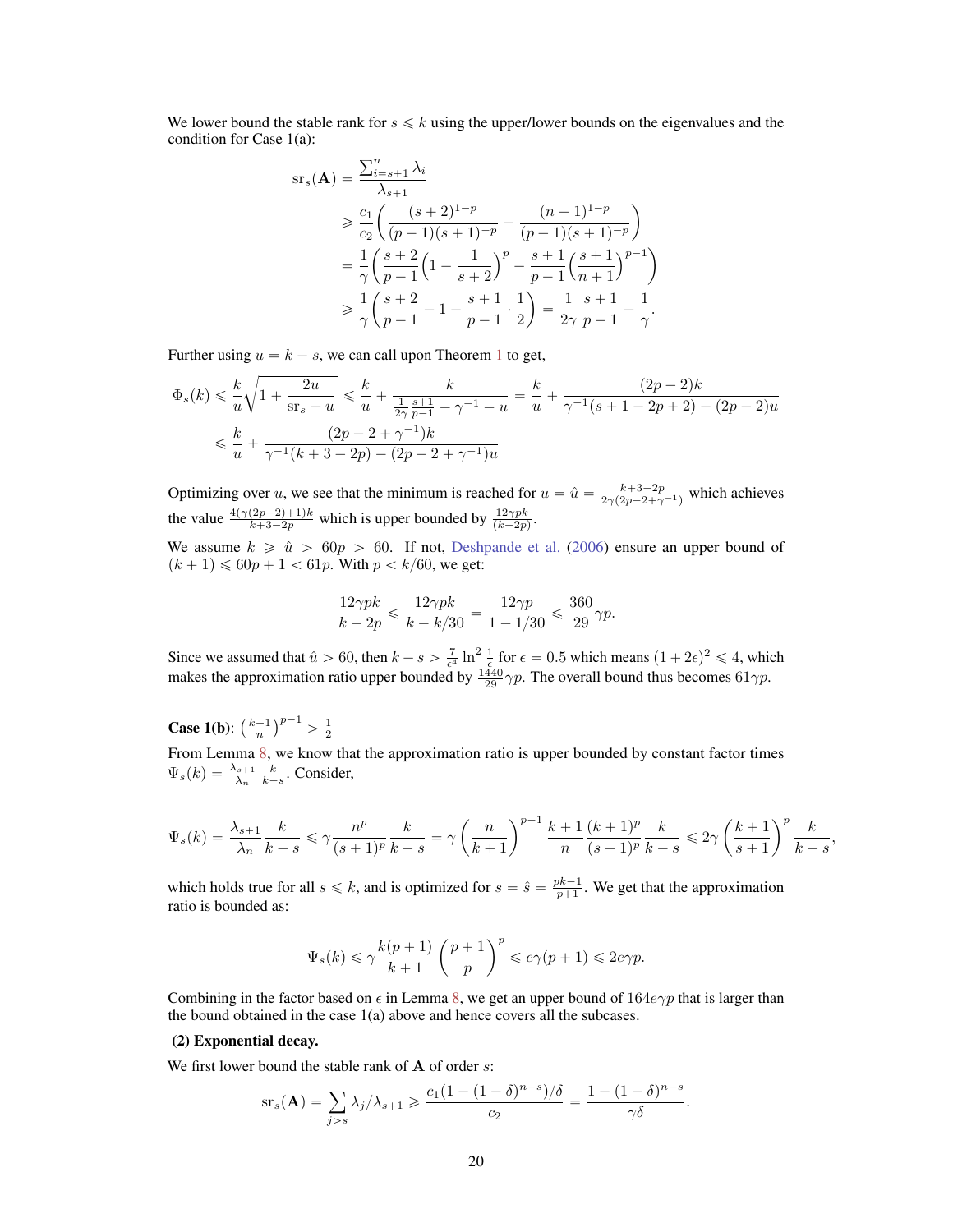We present the proof by considering two subcases separately : when  $k \leq n - \frac{\ln 2}{\delta}$  and  $k > n - \frac{\ln 2}{\delta}$ . **Case 2(a):**  $k \le n - \frac{\ln 2}{\delta}$ . From the assumption, letting  $s \le k$  we have

$$
s \leq n - \frac{\ln 2}{\delta}
$$
  
\n
$$
\implies s \leq n - \frac{\ln 2}{\ln \frac{1}{1 - \delta}}
$$
  
\n
$$
\implies (n - s) \ln \frac{1}{1 - \delta} \geq \ln 2
$$
  
\n
$$
\implies 1 - (1 - \delta)^{n - s} \geq \frac{1}{2}
$$
  
\n
$$
\implies \text{sr}_s(\mathbf{K}) \geq \frac{1}{2\gamma\delta},
$$

where the second inequality follows because  $\frac{x}{1+x} \leq \ln(1+x)$  with  $x = \delta/(1-\delta)$ .

We will use  $u = k - s$ . From Theorem [1,](#page-1-0) using  $s r_s \geq \frac{1}{2\gamma \delta}$  we have the following upper bound:

$$
\Phi_s(k) \leqslant \frac{k}{u} \left( 1 + \frac{2\gamma \delta u}{1 - 2\gamma \delta u} \right) = \frac{k}{u} \cdot \frac{1}{1 - 2\gamma \delta u}.
$$

RHS is minimized for  $\hat{u} = \frac{1}{4\gamma\delta}$ . We let  $\epsilon = 0.5$  and assume that  $\hat{u} \ge 60$  which is bigger than  $\frac{7}{\epsilon^4} \ln^2 \frac{1}{\epsilon}$ . If not, then  $\delta \ge \frac{4}{60\gamma} > \frac{1}{\gamma}$  and the worst-case bound of [Deshpande et al.](#page-10-0) [\(2006\)](#page-10-0) ensures that the approximation factor is no more than  $k + 1 \le \gamma(1 + \frac{1}{\gamma}k) \le \gamma(1 + \delta k)$ . By a similar argument we can assume that  $k \geq 60$ .

If  $k \leq \hat{u}$ , in this case we can set  $s = 0$ , i.e.,  $u = k$ , obtaining  $\Phi_s(k) \leq \frac{1}{1-2\gamma\delta k} \leq 2$ . And so the approximation ratio is bounded by  $(1 + 2\epsilon)^2 \cdot 2 \le 8$ . On the other hand, if  $k > \hat{u}$ , we can set  $u = \hat{u}$ , which implies  $\Phi_s(k) \leq 8\gamma \delta k$ , and so the approximation ratio is bounded by  $32\gamma \delta k$ . The overall bound is thus  $61\gamma(1 + \delta k)$  covering all possible subcases.

<span id="page-8-1"></span>**Case 2(b):**  $k > n - \frac{\ln 2}{\delta}$ . We make use of Lemma [8](#page--1-7) for the case when k is close to n. The approximation guarantee uses:

$$
\Psi_s(k) = \frac{\lambda_{s+1}}{\lambda_n} \frac{k}{k-s},
$$

<span id="page-8-0"></span>where  $s < k$ . For our bound, we choose  $s = \lfloor k - \frac{\ln 2}{\delta} \rfloor$ . This implies that  $n - s < \frac{2 \ln 2}{\delta} + 1 = \frac{\delta + \ln 4}{\delta}$ . It follows that

$$
\frac{\lambda_{s+1}}{\lambda_n} \leqslant \frac{\gamma}{(1-\delta)^{n-s}} \leqslant \frac{\gamma}{(1-\delta)^{(\delta+\ln 4)/\delta}} = \gamma \left[ (1-\delta)^{-\frac{1}{\delta}} \right]^{\delta+\ln 4} \leqslant \gamma e^{\frac{\delta+\ln 4}{1-\delta}}.
$$

<span id="page-8-3"></span>If  $\delta \ge \frac{1}{20}$ , then the worst-case result of [Deshpande et al.](#page-10-0) [\(2006\)](#page-10-0) suffices to show that the approximation ratio is bounded by  $k+1 \le 20(1+\delta k)$ , so assume that  $\delta < \frac{1}{20}$ . Then we have  $e^{\frac{\delta + \ln 4}{1-\delta}} < 5$ . Combining this with the fact that  $\frac{k}{k-s} \leq \frac{\delta k}{\ln 2}$ , we obtain:

$$
\Phi_s(k) \leqslant \frac{5\gamma \delta k}{\ln 2}.
$$

<span id="page-8-2"></span>Combining with factor based on  $\epsilon$  in Lemma [8,](#page--1-7) we get 82  $\cdot \frac{5\gamma\delta k}{\ln 2}$ . Thus, the bound of  $\frac{82.5}{\ln 2}\gamma(1+\delta k)$ holds in all cases, completing the proof.

# F Proof of Lemma [4](#page-6-0)

**Lemma' [4.](#page-6-0)** *Fix*  $\delta \in (0,1)$  and consider unit vectors  $\mathbf{a}_{i,j} \in \mathbb{R}^m$  in general position, where  $i \in [t]$ ,  $j \in [l_i]$ , such that  $\sum_j \mathbf{a}_{i,j} = 0$  for each i, and for any  $i, j, i', j',$  if  $i \neq i'$  then  $\mathbf{a}_{i,j}$  is orthogonal to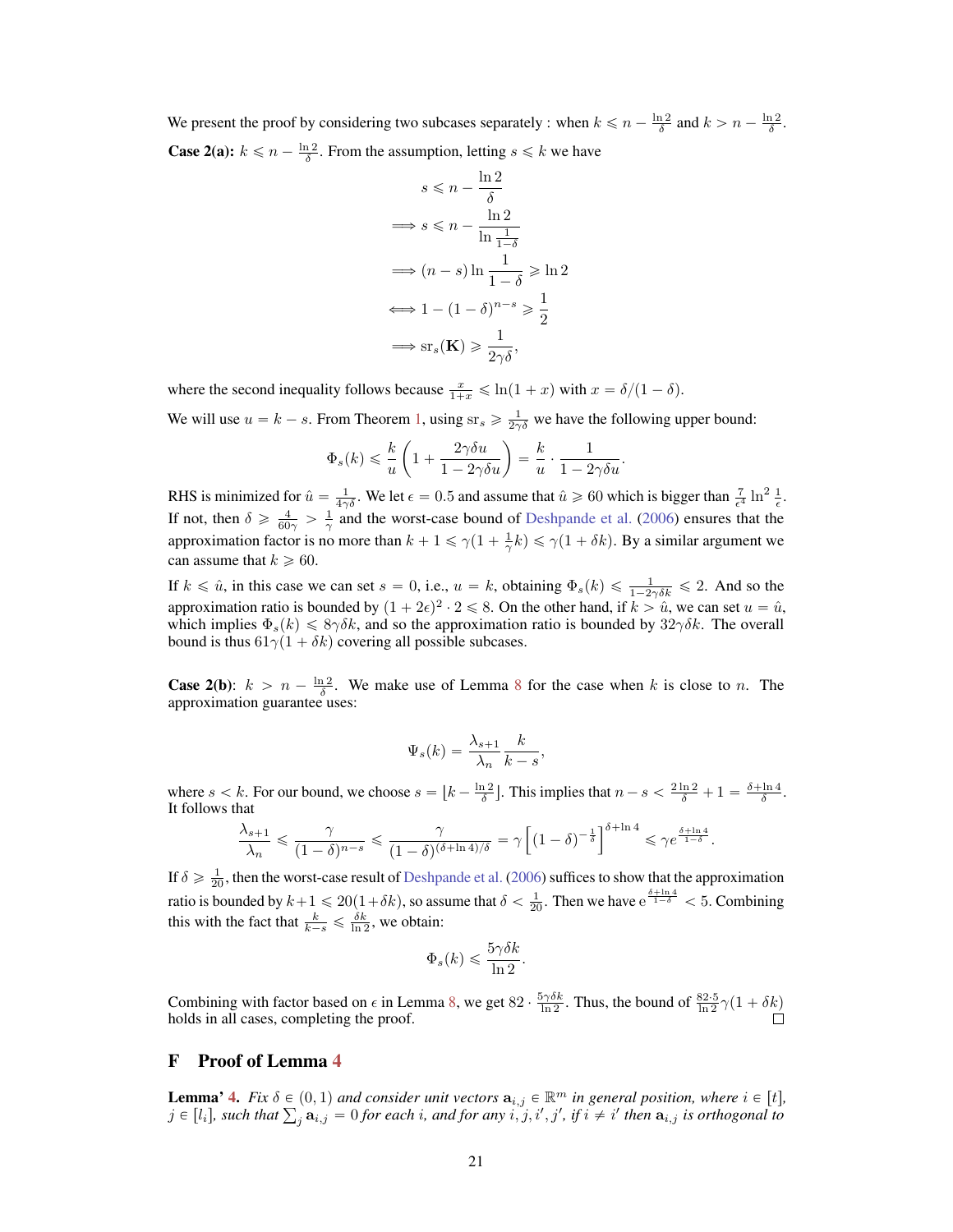<span id="page-9-8"></span><span id="page-9-5"></span> $a_{i',j'}$ . Also, let unit vectors  $\{v_i\}_{i\in[t]}$  be orthogonal to each other and to all  $a_{i,j}$ . There are positive *scalars*  $\alpha_i, \beta_i$  *for*  $i \in [t]$  *such that matrix* **A** *with columns*  $\alpha_i$ **a**<sub>*i*, *i*</del>  $+ \beta_i$ **v***i over all i and j satisfies:*</sub>

$$
\min_{|S|=k_i} \frac{\operatorname{Er}_{\mathbf{A}}(S)}{\operatorname{OPT}_{k_i}} \geq (1-\delta)l_i, \quad \text{for } k_i = l_1 + \dots + l_i - 1.
$$

<span id="page-9-7"></span><span id="page-9-6"></span><span id="page-9-1"></span>*Proof.* Say  $\hat{A}_i$  is the matrix obtained by stacking all the  $a_{i,j}$  and let  $\lambda_{i,1} \geq \lambda_{i,2} \geq \ldots \geq \lambda_{i,l_i-1}$ denote the non-zero eigenvalues of  $A_i^{\dagger} A_i$ . We write  $\tilde{a}_{i,j} = \alpha_i a_{i,j} + \beta_i v_i$  and note that for each *i*,  $1_{l_i}$  is an eigenvector of  $A_i^{\dagger} A_i$  with eigenvalue 0. Further,  $A^{\dagger} A$  is a block-diagonal matrix with blocks  $\mathbf{B}_i = \alpha_i^2 \mathbf{\hat{A}}_i^{\top} \mathbf{\hat{A}}_i + \beta_i^2 \mathbf{1}_{l_i} \mathbf{1}_{l_i}^{\top}$ :

$$
\mathbf{A}^\top \mathbf{A} = \begin{bmatrix} \mathbf{B}_1 & \mathbf{0} & \mathbf{0} \\ \mathbf{0} & \ddots & \mathbf{0} \\ \mathbf{0} & \mathbf{0} & \mathbf{B}_t \end{bmatrix}
$$

<span id="page-9-2"></span><span id="page-9-0"></span>Therefore, the eigenvalues of  $A^{\top}A$  are  $\alpha_1^2 \lambda_{1,1}, ..., \alpha_1^2 \lambda_{1,l_1-1}, \beta_1^2 l_1, ..., \alpha_t^2 \lambda_{t,1}, ..., \alpha_t^2 \lambda_{t,l_t-1}, \beta_t^2 l_t$ , and so we can always choose the parameters so that  $\alpha_i \gg \beta_i \gg \alpha_{i+1}$  for each *i*, ensuring that these eigenvalues are in decreasing order. Let us fix an arbitrary  $c \in [t]$ . From the above, it follows that for  $k_c = \left(\sum_{i \leq c} l_i\right) - 1$  we have:

$$
\text{OPT}_{k_c} = l_c \beta_c^2 + \sum_{i>c} \text{tr}(\mathbf{B}_i) = l_c \beta_c^2 + \phi_c,
$$

<span id="page-9-13"></span><span id="page-9-4"></span>where we use  $\phi_c = \sum_{i > c} \text{tr}(\mathbf{B}_i)$  as a shorthand. Since the centroid of  $\{\tilde{\mathbf{a}}_{c,1}, \dots, \tilde{\mathbf{a}}_{c,l_c}\}$  is  $\beta \mathbf{v}_c$ , we can write  $\tilde{\mathbf{a}}_{c,l_c} = l_c \tilde{\beta} \mathbf{v}_c - \sum_{j < l_c} \tilde{\mathbf{a}}_{c,j}$ . For selecting the set  $S \subset [n]$  of size  $k_c$ , since  $\alpha_i \gg \alpha_{i+1}$ , we can assume without loss of generality that *S* does not select any vectors  $\tilde{\mathbf{a}}_{i,j}$  such that  $i > c$  and does not drop any such that  $i < c$ , and so for some  $j' \in [l_c]$  we let  $S_{j'}$  be the index set such that  $P_{S_{j'}}$  is the projection onto the span of  $(\bigcup_{i < c} \bigcup_j \{\tilde{\mathbf{a}}_{i,j}\} \cup \{\tilde{\mathbf{a}}_{c,1}, \ldots, \tilde{\mathbf{a}}_{c,l_c}\} \setminus \{\tilde{\mathbf{a}}_{c,j'}\}$ . We now lower bound the squared projection error of that set:

$$
\begin{split} \text{Er}_{\mathbf{A}}(S_{j'}) &= \|\tilde{\mathbf{a}}_{c,j'} - \mathbf{P}_{S_{j'}}\tilde{\mathbf{a}}_{c,j'}\|^2 + \sum_{i>c} \sum_{j=1}^{l_i} \|\tilde{\mathbf{a}}_{i,j} - \mathbf{P}_{S_{j'}}\tilde{\mathbf{a}}_{i,j}\|^2 \\ &= \left\|l_c\beta\mathbf{v}_c - \sum_{jc} \sum_{j=1}^{l_i} \|\tilde{\mathbf{a}}_{i,j}\|^2 \\ &= l_c^2\beta^2 \|\mathbf{v}_c - \mathbf{P}_{S_{j'}}\mathbf{v}_c\|^2 + \phi_c \\ &= l_c(\text{OPT}_{k_c} - \phi_c) \|\mathbf{v}_c - \mathbf{P}_{S_{j'}}\mathbf{v}_c\|^2 + \phi_c \\ &\geq l_c\text{OPT}_{k_c} \|\mathbf{v}_c - \mathbf{P}_{S_{j'}}\mathbf{v}_c\|^2 - l_c\phi_c. \end{split}
$$

<span id="page-9-14"></span><span id="page-9-11"></span><span id="page-9-3"></span>Note that  $\lim_{\beta\to 0} P_{S_i}v_c = 0$  because  $v_c$  is orthogonal to the subspace spanned by  $S_j$ , so we can choose  $\beta_c$  small enough so that  $\|\mathbf{v} - \mathbf{P}_{S_j} \mathbf{v}\|^2 \geqslant 1 - \frac{\delta}{2}$  for each  $j' \in [l_c].$  Furthermore, we have

$$
\phi_c = \sum_{i>c} \text{tr}(\mathbf{B}_i) = \sum_{i>c} \alpha_i^2 l_i + \beta_i^2 l_i \leq 2\alpha_{c+1}^2 \sum_{i>c} l_i,
$$

<span id="page-9-10"></span><span id="page-9-9"></span>So, if we ensure that  $\alpha_{c+1}^2 \leq \frac{\delta}{4} l_c \beta_c^2 / (\sum_{i>c} l_i)$ , then:

$$
l_c \phi_c \leq 2l_c \alpha_{c+1}^2 \sum_{i>c} l_i \leq \frac{\delta}{2} \cdot l_c^2 \beta^2 \leq \frac{\delta}{2} l_c \cdot \text{OPT}_{k_c},
$$

<span id="page-9-12"></span>which implies that  $\text{Er}_{\mathbf{A}}(S_{j'}) \geq (1 - \delta)l_c\text{OPT}_{k_c}$ . Note that all the conditions we required on  $\alpha_i$  and  $\beta_i$  can be satisfied by a sufficiently quickly decreasing sequence  $\alpha_1 \gg \beta_1 \gg \alpha_2 \gg \beta_2 \gg ... \gg \alpha_t \gg \beta_t > 0$ . which completes the proof.  $\beta_t > 0$ , which completes the proof.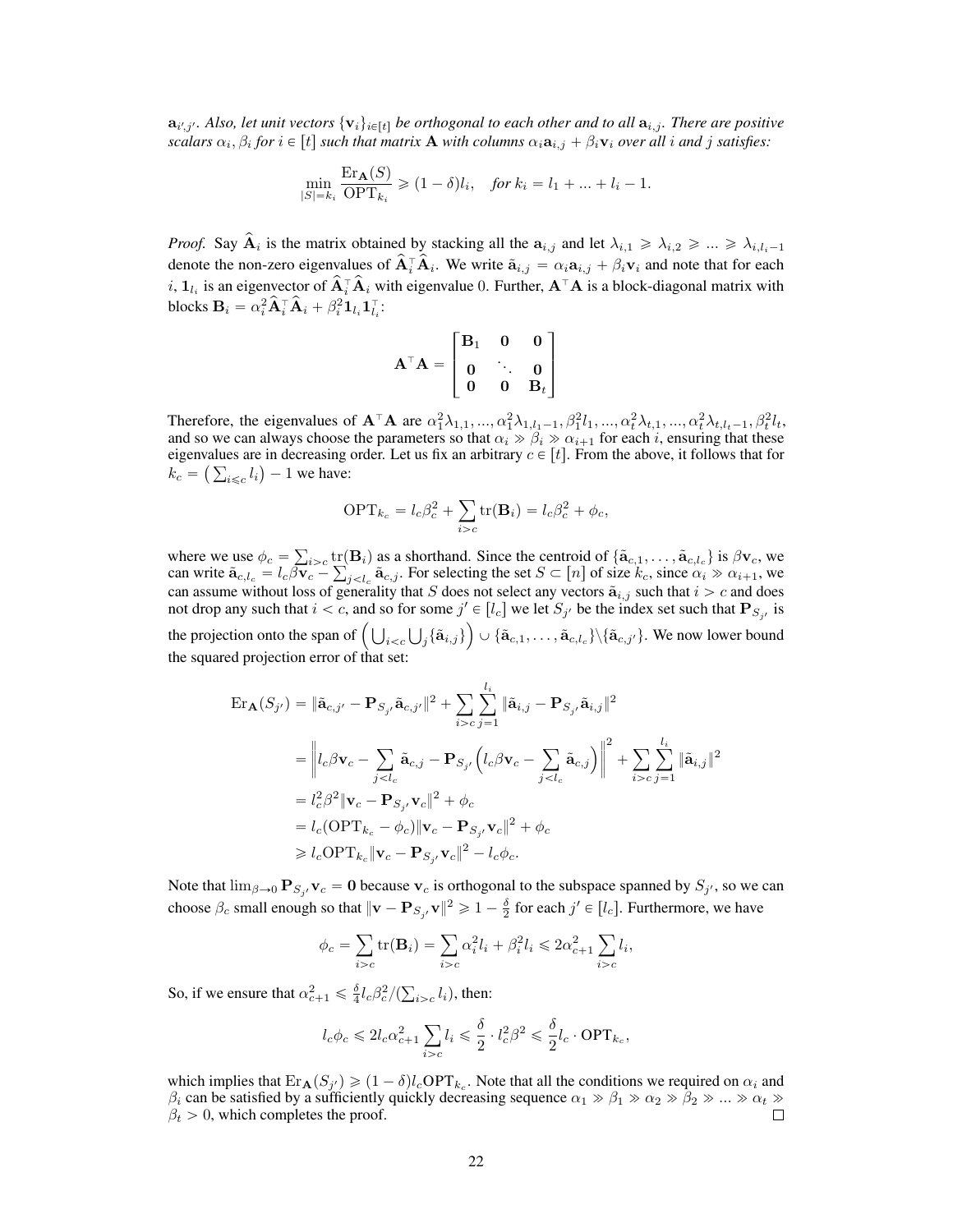### <span id="page-10-8"></span>G Proof of Corollary [1](#page-3-0)

<span id="page-10-7"></span>**Corollary' [1.](#page-3-0)** For  $t \in \mathbb{N}$  and  $\delta \in (0,1)$ , there is a sequence  $k_1^l < k_1^u < k_2^l < k_2^u < \ldots < k_t^l < k_t^u$ *and*  $\mathbf{A} \in \mathbb{R}^{m \times n}$  *such that for any*  $i \in [t]$ *:* 

$$
\min_{S:|S|=k_i^l} \frac{\operatorname{Er}_{\mathbf{A}}(S)}{\operatorname{OPT}_{k_i^l}} \le 1+\delta \quad and
$$

$$
\min_{S:|S|=k_i^u} \frac{\operatorname{Er}_{\mathbf{A}}(S)}{\operatorname{OPT}_{k_i^u}} \ge (1-\delta)(k_i^u+1).
$$

<span id="page-10-10"></span><span id="page-10-9"></span>*Proof.* We will use Theorem [3](#page-2-1) to construct the matrix **A** using the sequence we build below to make sure the upper and lower bounds are satisfied. Theorem [3](#page-2-1) uses Lemma [4](#page-6-0) to construct the matrix  $\bf{A}$ which has a "step" eigenvalue profile i.e. there are multiple groups of eigenvalues and in each group the eigenvalue is constant (each group corresponds to a regular simplex, see Section [3\)](#page-5-0). Below we consider a single such group that starts at  $s = k_i^u$  and ends at  $w = k_{i+1}^u$ , and we let  $k = k_{i+1}^l$ , for any  $i \in \{0, \ldots, t-1\}$ , with  $k_0^u = 0$ .

<span id="page-10-0"></span>Theorem [1](#page-1-0) implies that there is a set *S* with an upper bound on the approximation factor  $\text{Err}_{\mathbf{A}}(S)/\text{OPT}_{k}$  of  $(1 + 2\epsilon)^2 \left(1 + \frac{s}{k-s}\right) \left(1 + \frac{k-s}{t_s - k}\right)$ . Consider the following three conditions to ensure that each of the three terms in the above approximation factor is less than  $(1 + \delta_1)$  where  $\delta_1 = \delta/7$ :

- <span id="page-10-4"></span>1.  $\epsilon \leq \frac{(1+\delta_1)^{1/2}-1}{2}$   $\implies$   $(1+2\epsilon)^2 \leq (1+\delta_1)$ . Let  $\tau_{\epsilon} = \frac{7}{\epsilon^4} \ln^2 \frac{1}{\epsilon}$ , where  $\epsilon$  is chosen so as to satisfy the above condition.
- <span id="page-10-3"></span>2.  $k \geq \frac{s}{\delta_1} + s + \tau_{\epsilon}$  ensures that  $\left(1 + \frac{s}{k-s}\right) \leq \left(1 + \delta_1\right)$  and that  $k - s \geq \tau_{\epsilon}$ . 3.  $w \geq k(1 + \frac{1}{\delta_1}) + 1$ .

<span id="page-10-14"></span><span id="page-10-6"></span>To see the usefulness of condition 3, note that each group of vectors in column set of A constructed from Theorem [3](#page-2-1) form a shifted regular simplex. A regular simplex has the smallest eigenvalue 0 and the rest of the eigenvalues are all  $(w - s)\alpha^2/(w - s - 1)$ , where  $\alpha$  is the length of each of the  $(w - s)$  vectors in the simplex. Thus, we can lower bound the stable rank of the shifted simplex as  $s = s(\mathbf{A}) \geq \frac{(w-s)\alpha^2}{(w-s)\alpha^2}(w-s-1) = (w-s-1)$ . From condition 3:

<span id="page-10-12"></span>
$$
w\geqslant k\big(1+\frac{1}{\delta_1}\big)+1\implies s+{\rm sr}_s(\mathbf A)\geqslant k\big(1+\frac{1}{\delta_1}\big)\implies t_s\geqslant k\big(1+\frac{1}{\delta_1}\big)-\frac{s}{\delta_1}\implies 1+\frac{k-s}{t_s-k}\leqslant \big(1+\delta_1\big).
$$

<span id="page-10-1"></span>Thus if all the above three conditions are satisfied, the approximation ratio can be upper bounded by  $(1 + \delta_1)^3 \leq (1 + \delta)$ , since  $\delta_1 = \delta/7$ .

<span id="page-10-5"></span>Similarly for the lower bound, we will need condition 4 below.

4. 
$$
w \geqslant \frac{2s}{\delta} + \frac{2}{\delta}
$$
.

Now, we apply Theorem [3](#page-2-1) using  $k_i = w$  and  $k_{i-1} = s$  to get the following lower bound with  $\delta_2 = \delta/2$ :

<span id="page-10-13"></span>
$$
\min_{S:|S|=w} \frac{\text{Er}_{\mathbf{A}}(S)}{\text{OPT}_w} \geq (1-\delta_2)(w-s) \geq (w+1) - \frac{\delta}{2}(w+1+\frac{2s}{\delta}+\frac{2}{\delta}) \geq (1-\delta)(w+1),
$$

<span id="page-10-2"></span>where the last inequality follows from condition 4. Also, observe that we can replace conditions 3 and 4 with a single stronger condition:  $w \ge k(1 + \frac{7}{\delta}) + 1 + \frac{2}{\delta}$ .

<span id="page-10-11"></span>We now iteratively construct the sequence that satisfies all of the above conditions:

1.  $k_0^u = 0$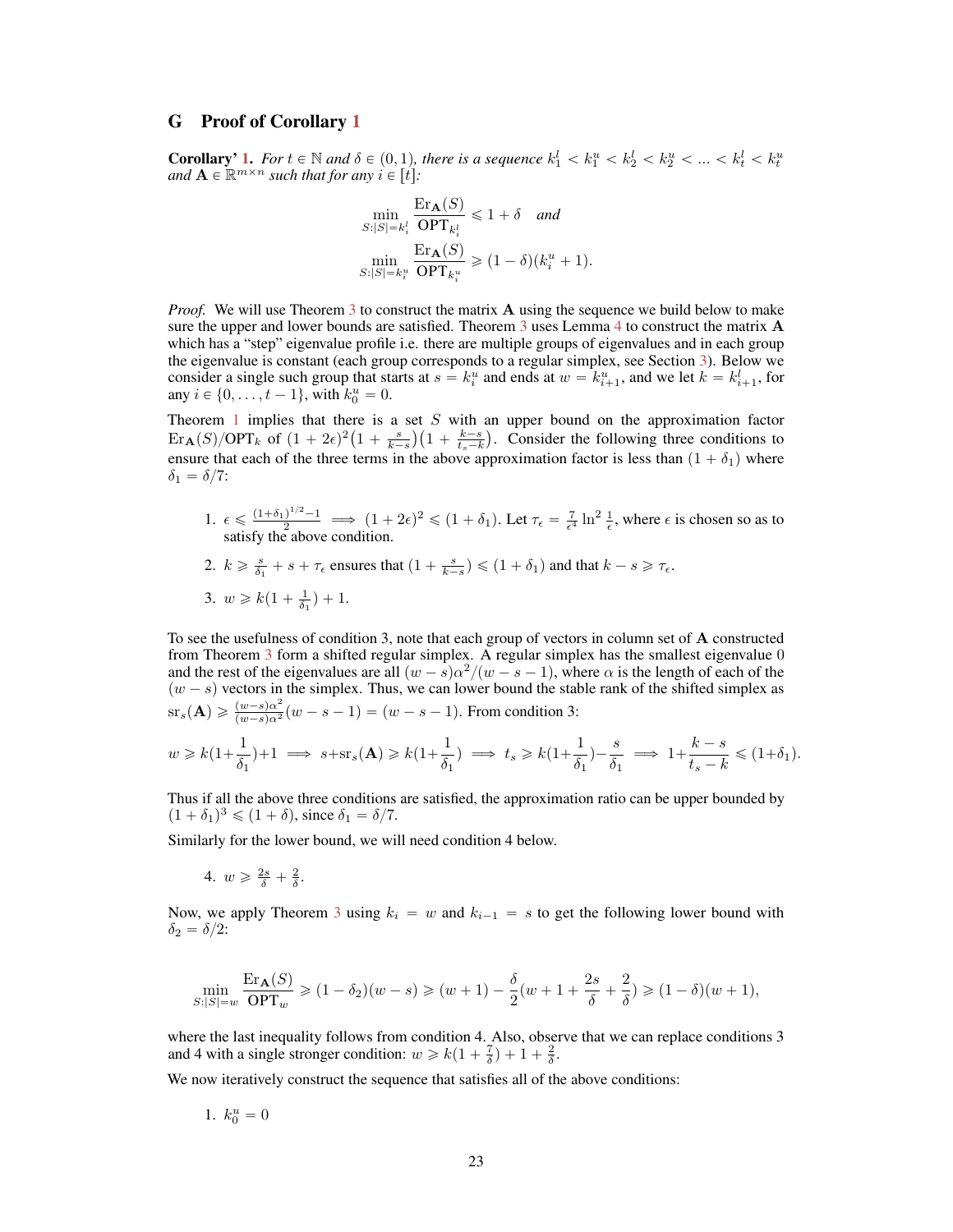<span id="page-11-5"></span>2. For 
$$
1 \le i \le t
$$
  
\n(a)  $k_i^l = \left[\frac{7k_{i-1}^u}{\delta} + k_{i-1}^u + \tau_{\epsilon}\right]$ .  
\n(b)  $k_i^u = [k_i^l(1 + 7/\delta) + \frac{2}{\delta} + 1]$ .

<span id="page-11-4"></span>We can now use Theorem [3](#page-2-1) with subsequence  $\{k_i^u\}$  which also constructs the matrix A through Lemma [4,](#page-6-0) to ensure that the lower bound of  $(1 + \delta)(k_i^u + 1)$  is satisfied for **A** for all *i*. We can also use Theorem [1](#page-1-0) for the same matrix **A** and  $k = k_i^l$  for any *i* to ensure that the upper bound of  $(1 + \delta)$ is also satisfied for any *i*.

# <span id="page-11-3"></span>H Empirical evaluation with greedy subset selection

<span id="page-11-8"></span>In this section, we provide a more detailed empirical evaluation to complement what we presented in Section [4.](#page-6-1) Our aim here is to demonstrate that our improved analysis of the CSSP/Nyström approximation factor can be useful in understanding the performance of not only the k-DPP method, but also of greedy subset selection. Note that our theory does not strictly apply to the greedy algorithm. Nevertheless, we show that, similar to the k-DPP method, greedy selection also exhibits the improved guarantees and the multiple-descent curve predicted by our analysis.

<span id="page-11-7"></span><span id="page-11-1"></span>The most standard version of the greedy algorithm (see, e.g., [Altschuler et al.,](#page-8-0) [2016\)](#page-8-0) starts with an empty set and then iteratively adds columns that minimize the approximation error at every step, until we reach a set of size *k*. The pseudo-code is given below.

<span id="page-11-10"></span><span id="page-11-0"></span>

| Greedy subset selection algorithm for CSSP/Nyström                                                                                                                                                                                                     |
|--------------------------------------------------------------------------------------------------------------------------------------------------------------------------------------------------------------------------------------------------------|
| <b>Input:</b> $k \in [n]$ and an $m \times n$ matrix <b>A</b> (CSSP),<br>or an $n \times n$ p.s.d. matrix $\mathbf{K} = \mathbf{A}^{\dagger} \mathbf{A}$<br>(Nyström)                                                                                  |
| $S \leftarrow \varnothing$<br>for $i=1$ to k do<br>Pick $i \in [n] \backslash S$ that minimizes $\text{Er}_{\mathbf{A}}(S \cup \{i\}),$ or equivalently, $\ \mathbf{K} - \hat{\mathbf{K}}(S \cup \{i\})\ _*$<br>$S \leftarrow S \cup \{i\}$<br>end for |
| return $S$                                                                                                                                                                                                                                             |

<span id="page-11-6"></span><span id="page-11-2"></span>In our empirical evaluation we use the same experimental setup as in Section [4,](#page-6-1) by running greedy on a toy dataset with the linear kernel  $\langle a_i, a_j \rangle_K = a_i^{\dagger} a_j$  that has one sharp spectrum drop (controlled by the condition number  $\kappa$ ), and two Libsvm datasets with the RBF kernel  $\langle a_i, a_j \rangle_K = \exp(-\|\mathbf{a}_i - \mathbf{a}_j\|^2 / \sigma^2)$ for three values of the RBF parameter  $\sigma$ . The main question motivating these experiments is: does the approximation factor of the greedy algorithm exhibit the multiple-descent curve that is predicted in our analysis, and are the peaks in this curve aligned with the sharp drops in the spectrum of the data?

<span id="page-11-9"></span>The plots in Figure [4](#page--1-8) confirm that the Nyström approximation factor of greedy subset selection exhibits similar peaks and valleys as those indicated by our theoretical and empirical analysis of the k-DPP method. This is most clearly observed for the toy dataset (Figure [4](#page--1-8) left), where the peak grows with the condition number  $\kappa$ , and for the *bodyfat* dataset (Figure [4](#page--1-8) center), where the size of the peak is proportional to the RBF parameter  $\sigma$ . Moreover, we observe that when the spectral decay is slow/smooth, which corresponds to smaller values of  $\sigma$ , then the approximation factor of the greedy algorithm stays relatively close to 1. For the *eunite2001* dataset (Figure [4](#page--1-8) right), the behavior of the approximation factor is very non-linear, with several peaks occurring for large values of  $\sigma$ . Interestingly, while the peaks do align with some of the drops in the spectrum, not all of the spectrum drops result in a peak for the greedy algorithm. This goes in line with our analysis, in the sense that a sharp drop in the spectrum following the *k*th eigenvalue is a *necessary but not sufficient* condition for the approximation factor of the optimal subset *S* of size *k* to exhibit a peak.

Our empirical evaluation leads to an overall conclusion that the multiple-descent curve of the CSSP/Nyström approximation factor is a phenomenon exhibited by both *randomized* methods, such as the k-DPP, and *deterministic* algorithms, such as greedy subset selection. While the exact behavior of this curve is algorithm-dependent, significant insight can be gained about it by studying the